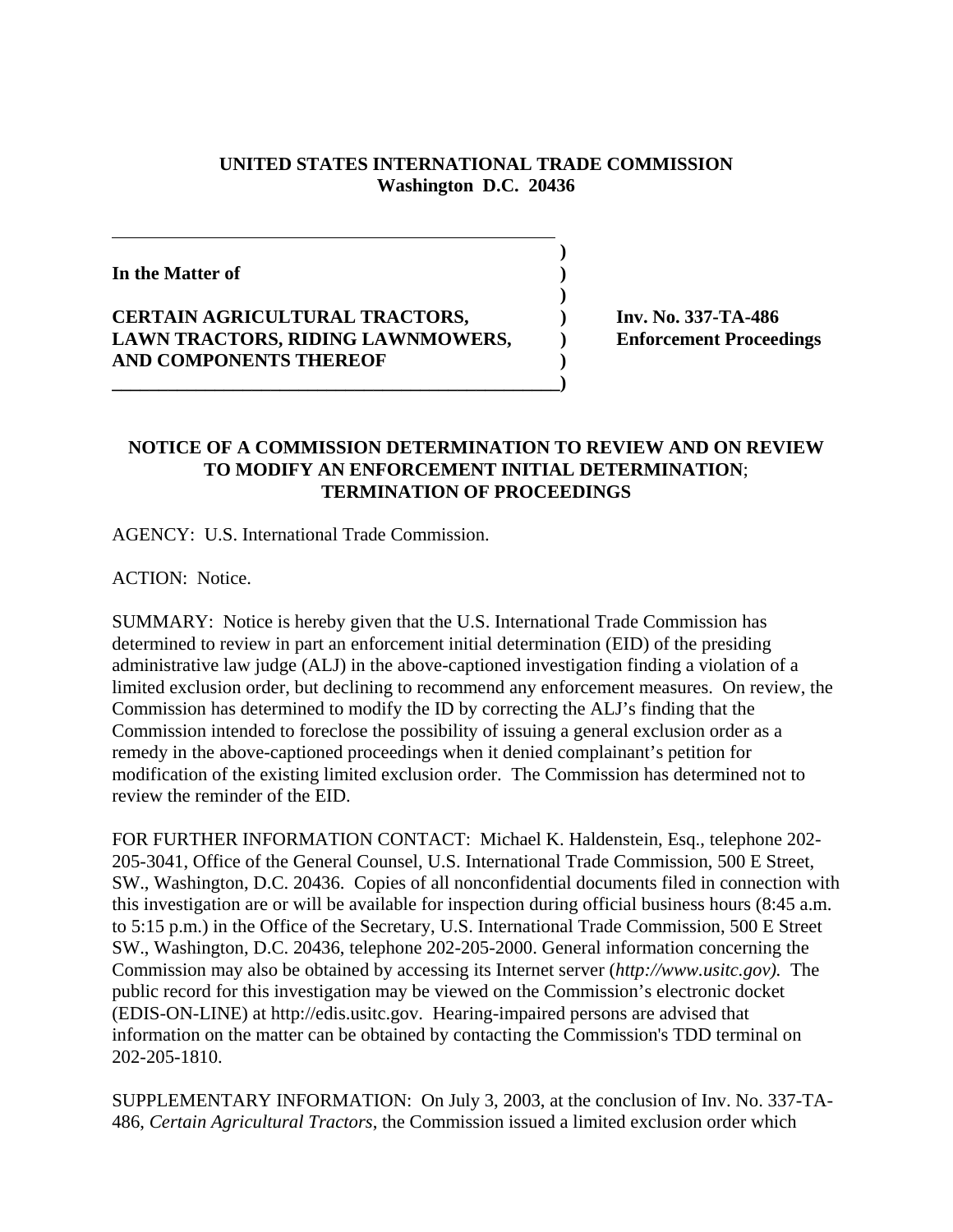denies entry to tractors manufactured by a single Chinese entity, respondent Beiqi Futian Automobile Co., Ltd. (Futian), that infringe the trade dress of complainant New Holland North America. On August 2, 2004, New Holland filed a single document styled "Consolidated Enforcement Complaint and Petition for Modification," in which it requested both enforcement and modification of the existing limited exclusion order by replacing the limited exclusion order with a general exclusion order. On November 15, 2004, the Commission ordered the institution of a formal enforcement proceeding to determine whether Futian (now known as Beiqi Foton Motor Co., Ltd.) and Shandong Worldbest Shantou Co., Ltd., an allegedly related entity, (collectively, "the enforcement respondents") were in violation of the limited exclusion order, and what if any enforcement measures were appropriate. The Commission found that the petition for modification proceedings to obtain a general exclusion order failed to satisfy Commission rule 210.76(a) in that the complainant did not provide an argument concerning the legal basis for the broad modification sought. Thus, the Commission did not institute modification proceedings.

The Commission assigned the enforcement proceedings to the ALJ who conducted the original investigation concerning violation. The Commission subsequently set a target date of November 21, 2005, for completion of the investigation in light of *VastFame et al. v USITC*, 386 F.3d 1108 (Fed. Cir. 2004), which holds that the Commission's authority for conducting enforcement proceedings is found in 19 U.S.C. § 1337(b), a provision which requires the Commission to set a target date for completion of its investigations within 45 days of institution.

On February 4, 2005, the ALJ issued an ID finding the two enforcement respondents in default, and pursuant to Commission Rule 210.16(b)(3), to have waived their right to appear, be served with documents, or contest the allegations in the enforcement complaint. The Commission declined to review the ID and it became the final determination of the Commission.

On May 13, 2005, the ALJ issued an EID finding that the existing limited exclusion order had been violated by the enforcement respondents, but recommending against any enforcement measures by the Commission because: (1) he believed the Commission did not intend for him to issue a general exclusion order; (2) New Holland had failed to meet the statutory criteria for a general exclusion order in default investigations because it had not established a violation of section 337 by substantial, reliable, and probative evidence as required by 19 U.S.C. §  $1337(g)(2)(A)$ ; and (3) New Holland did not seek any enforcement measures other than a general exclusion order.

The Commission has determined to review and modify the EID to the extent that the Commission does not adopt the ALJ's conclusion that the Commission did not intend for him to issue a general exclusion order when it instituted these proceedings. Rather, the Commission determined only to deny New Holland's petition for modification. The Commission adopts the EID's finding that New Holland failed to meet the statutory criteria for a general exclusion order because it did not established a violation of its trade dress by substantial, reliable, and probative evidence as required by section  $337(g)(2)(A)$ . The Commission agrees with the ALJ that no